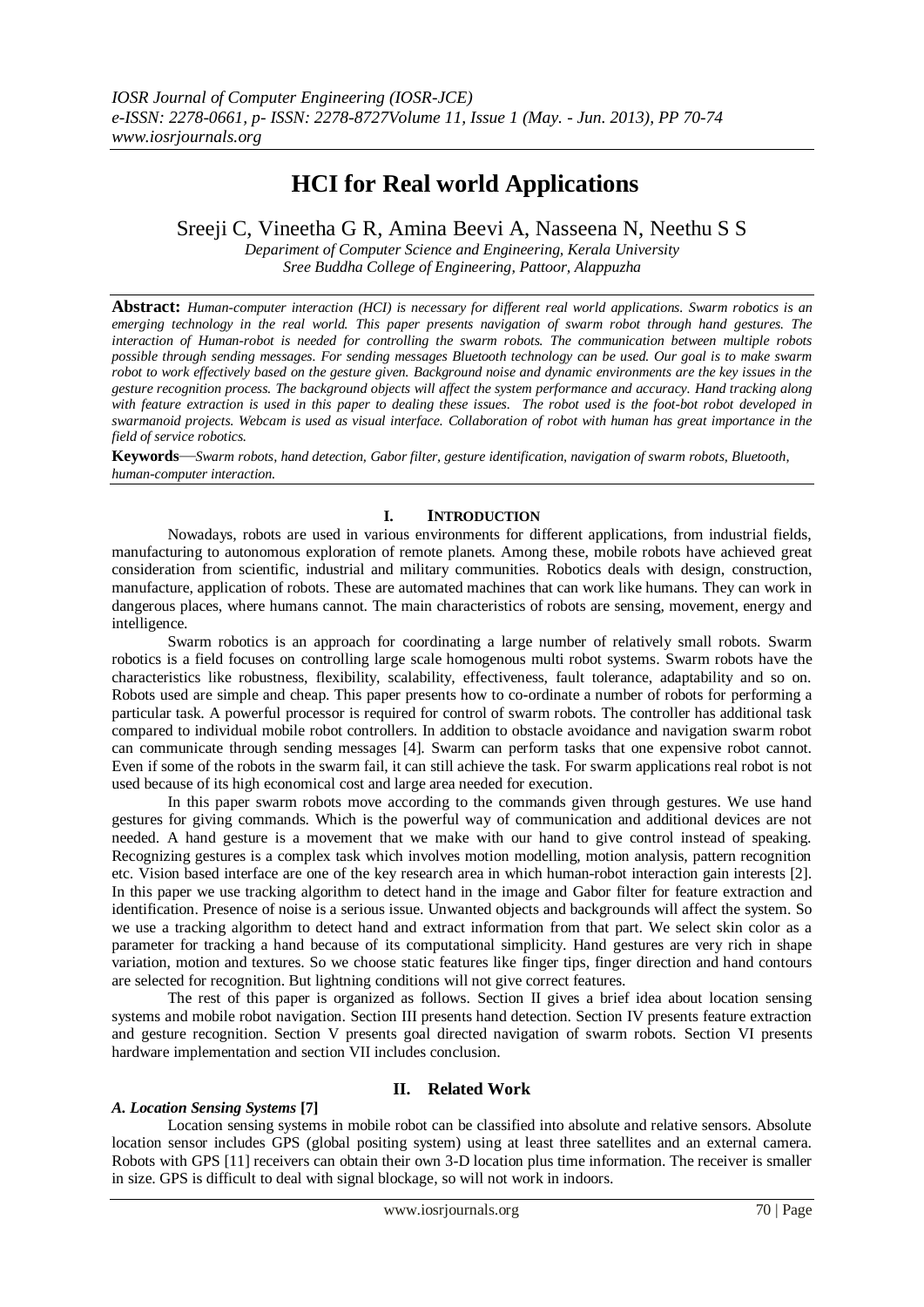The relative sensors include cameras, RSSI (received signal strength indicator) measurement systems and proximity sensors. Camera placed on robot take the snapshot of surroundings. Through a series of computations the information is extracted from the snapshot. From the continuous process, the robot can recognize the presence of objects.

RSSI measurement systems are employed in wireless environment based on wireless networking of IEEE 802.11 protocol family or RFID (radio frequency identification) RSSI measurement systems are not affected by any obstacles. RSSI needs other hardware devices like antenna and reader. Because of low accuracy, it is difficult to deploy large-scale robot swarms using RSSI measurements system.

Proximity sensors are classified into LRF (laser range finder), ultrasonic sensor and Ir (infrared sensor). Compared with LRF, sonar and Ir are smaller and low cost. These merits can be directly connected with swarm organization of larger number of mobile robots. Ir based parallax distance measurement can be cheaper and smaller than sonar, but it is affected by color of objects. Multi sensor fusion technique like camera plus laser photo detector and RSSI based on sonar introduced to make mutual strengths.

### *B. Mobile Robot Navigation* **[13]**

For navigation of mobile robots in the indoor environment needs some tasks. Assume the environment to be static and all other objects are rigid. Indoor environment has intrinsic uncertainty and complexity that cannot be overcome with this approach. An alternative, reactive approach is used. An example is the use of potential field method (PFM) for local planning like obstacle avoidance. In the combination of global path planning with local path planning, calculate the shortest path between two points, as it navigates adjust the path plan according to the environment. Obstacle avoidance results naturally from the incremental path planning.

## **III. HAND DETECTION**

This section deals with detection of hands by taking parameter as skin.

# *A. Detecting Skin And Non-skin*

Color is used as a parameter in detection. Detection of hand from a dynamic environment is done by means of identifying color. So selection of color space is crucial. Geometric variations and orientations are the issues which are to be handled while tracking. The aim is to differentiate between skin and non-skin pixels.

Detection of skin includes detecting image pixels and regions that contain skin-tone color. Background should be controlled or make uneven to skin colored objects. The appearance of skin in an image depends on the illumination conditions. Skin detection takes place in two phases. Training phase and detection phase.

Training a skin detector involves three basic steps. Collect database of skin patches from different images. Choose an appropriate color space. Learn the parameters of skin classifier. Detection phase involves two steps. Converting the image into some color space and classifying each pixel using skin classifier to either skin or non-skin. Classifier classifies and labels whether it is a skin or non-skin. In the context of skin classification true positives are skin pixels and classifier labels it as skin and true negatives are non-skin pixels and label it non-skin. Most commonly used color space is RGB color space because of its simplicity. A variety of classification techniques can be used. Any pixel falls inside the skin color class boundary is labelled as skin.

### *B. Detection Based On Skin*

After detecting the skin a threshold was defined to separate skin and non-skin. A binary image was generated which tracks the skin region and non-skin region. Intensity weighted centroid method is used to keep track of skin regions. Then the image frame is cropped so that the resultant image contains only hand region.

## **IV. FEATURE EXTRACTION AND GESTURE RECOGNITION**

### *A. Gabor Filter*

Each of the images is passed through a bank of Gabor filters in 8 equally spaced directions and θ at 16 frequencies  $\lambda$  to get their dense filter responses below



Where  $X = x\cos\theta + y\sin\theta$  and  $Y = -x\sin\theta + y\cos\theta$  are the rotations of the Gabor filters with angle  $\theta$  which varies between 0 and п. Let each image by tessellated by squares at 8 different scales, where each scale corresponds to two adjacent Gabor filter banks of a compatible frequency. For each scale, the maximum-operation is performed on the two Gabor filter responses whose frequencies are nearest to the scale, on a pixel-wise basis. This scheme allows some robustness to slight mis-alignment during the pre-processing stage. Finally, at each scale, the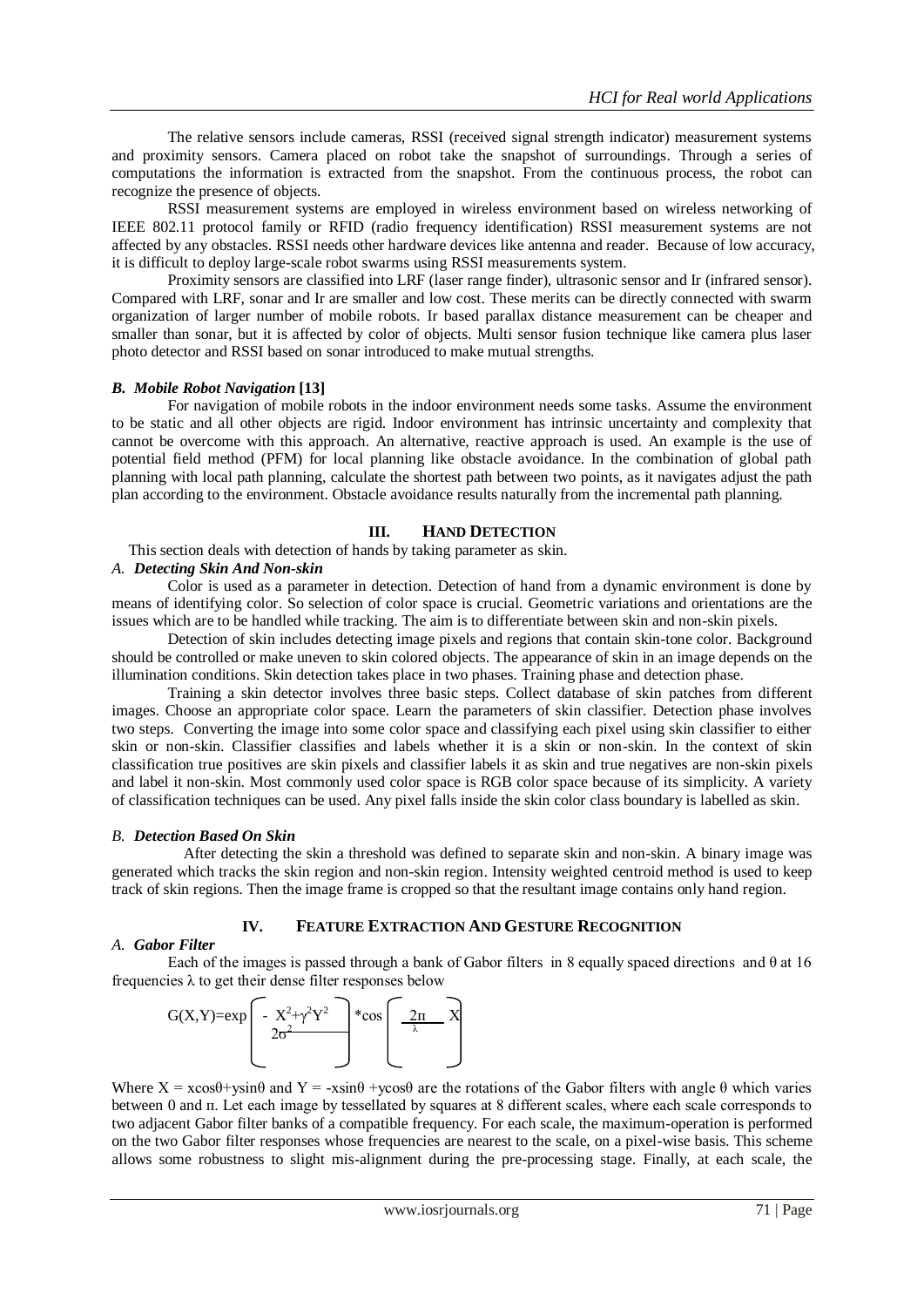variance is computed from the resultant responses within each square . These variances are finally concatenated to form a feature vector and features are stored in the database.

## *B. Gesture Recognition*

Gesture recognition enables humans to interface with the machine and interact naturally without any mechanical devices. First hand is tracked and then features are extracted using Gabor filter from the image. Gabor filter operation is performed on two images, one is the model image (image from the database) and other is the test image. The database image contains a gesture which is taken in predefined conditions and captured in usual environment. Many matching techniques used are Manhattan distance, Euclidean distance etc for finding the match [12]. For a feature  $F_1^i$  in a model image the corresponding feature  $F_2^i$  must be checked in test image. If a pair of features matched Euclidean dist  $(\vec{F}_1, \vec{F}_2)$  should be calculated. A threshold is kept to determine whether match is positive or negative.



Fig. 1 Feature extraction

## **V. GOAL DIRECTED NAVIGATION OF SWARM ROBOTS**

The task of the robots is to detect and understand the command, and collectively reach a distributed consensus about it in order to actuate its execution. The problem is particularly challenging since the robots in the swarm can be spread in different positions in the environment and be engaged in tasks of their own when the command is issued. We use hand gestures as mean for human-swarm communication. A hand gesture encodes a command that the swarm will execute. Hand gesture is a powerful way for communication. So no need of additional devices.

We investigated how to exploit robot mobility, swarm spatial distribution, and bluetooth communications, to let the robots in the swarm: (i) implement a distributed and cooperative sensing of hand gestures, and (ii) robustly reach a consensus about a gesture. Motorized track-based wheels allow a robot to move at a specified speed. System gets input from the webcam and gesture recognition is performed. The message propagates between swarm by using bluetooth communication system.

# **VI. HARDWARE IMPLEMENTATION**

Real time implementation of hand gesture recognition consists of foot-bot robot developed in swarmanoid project. The foot-bot robot developed mainly for swarm applications. We use a subset of sensors and actuators available for such platform. The frontal camera is used for recognizing gestures. Motorized track based wheels allow robot to move at the speed of 5cm per second. The infrared-based-range and bearing sensor and actuator allow a robot to detect its line of sight neighbours up to a range of few meters and to recover their distance and bearing. The system gets input from webcam. After acquiring gestures, we use Gabor filter feature extraction individual gesture recognition and generation of opinion vectors, assigning probability to each known vectors. The resulting opinions are spread to all robots in the swarm through sending messages. Each robot can record its own opinions and opinions from other robots. Generate a decision vector as the component sum of all classification vectors D or opinions it was locally generated and/ or received from other robots. D's component with the highest value, i΄, indicates the gesture class in favour of which most evidence is available at the moment to the robot. The robot also calculates its measure of confidence about the true class being i' as  $\lambda = Di'$ -Di''. Where i'' is the index of the second highest component of D.

When a robot has gathered enough evidence,  $\lambda$  exceed a predefined threshold, send it to swarm. It propagates through bluetooth communication. Robots receiving a decision immediately adopt it. If different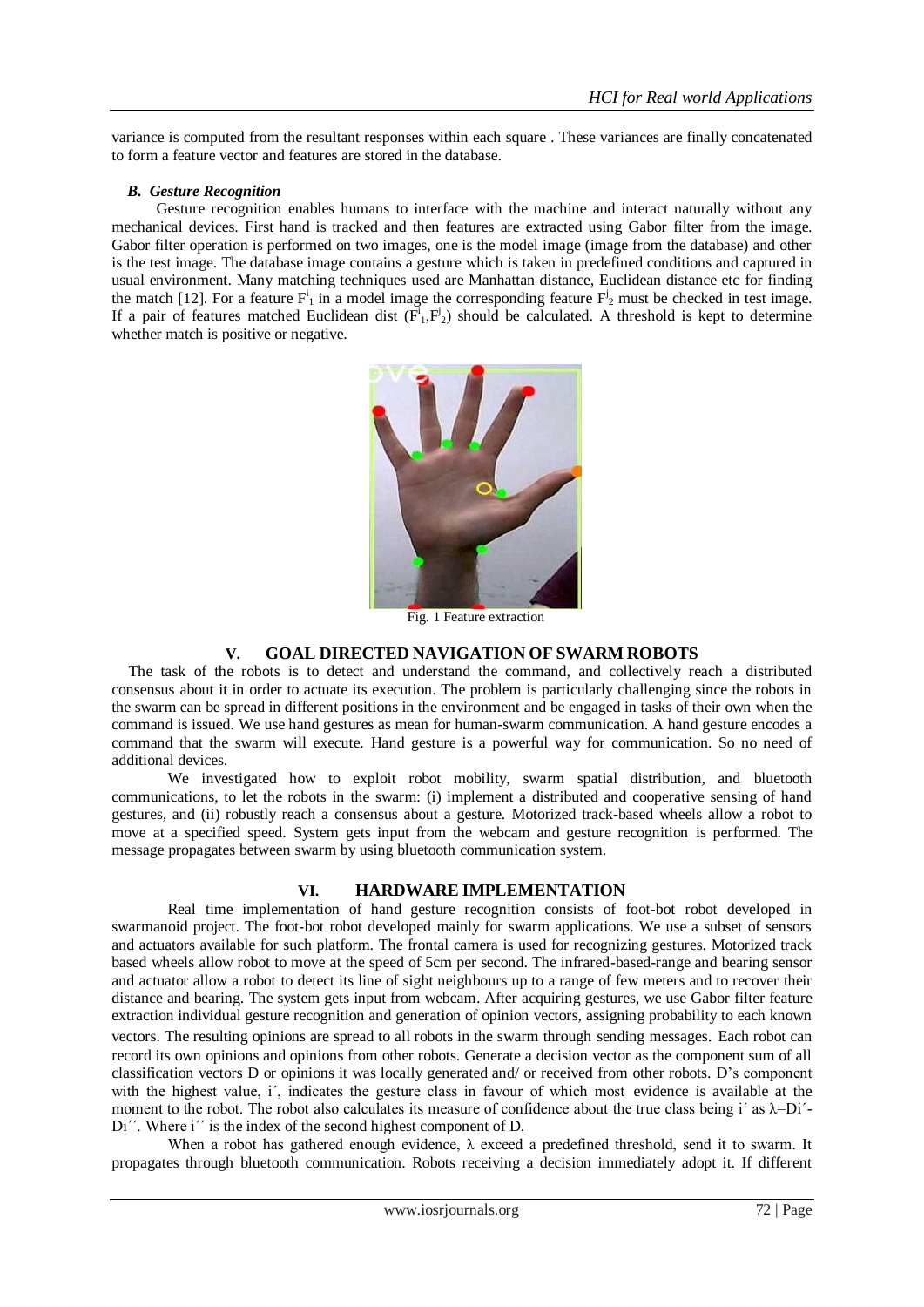decisions are generated in the swarm the one accessed with the highest confidence overrides the propagation of others.



Fig. 2 Hardware implementation of hand gesture recognition system.

Robots start acquiring hand images at a rate of roughly one per second. Immediately after each acquisition, the image is processed as described above. Resulting decisions are spread to robots in the swarm.



Fig.3 Hand gesture recognition and navigation system



Fig. 4 Different hand gestures used to create database